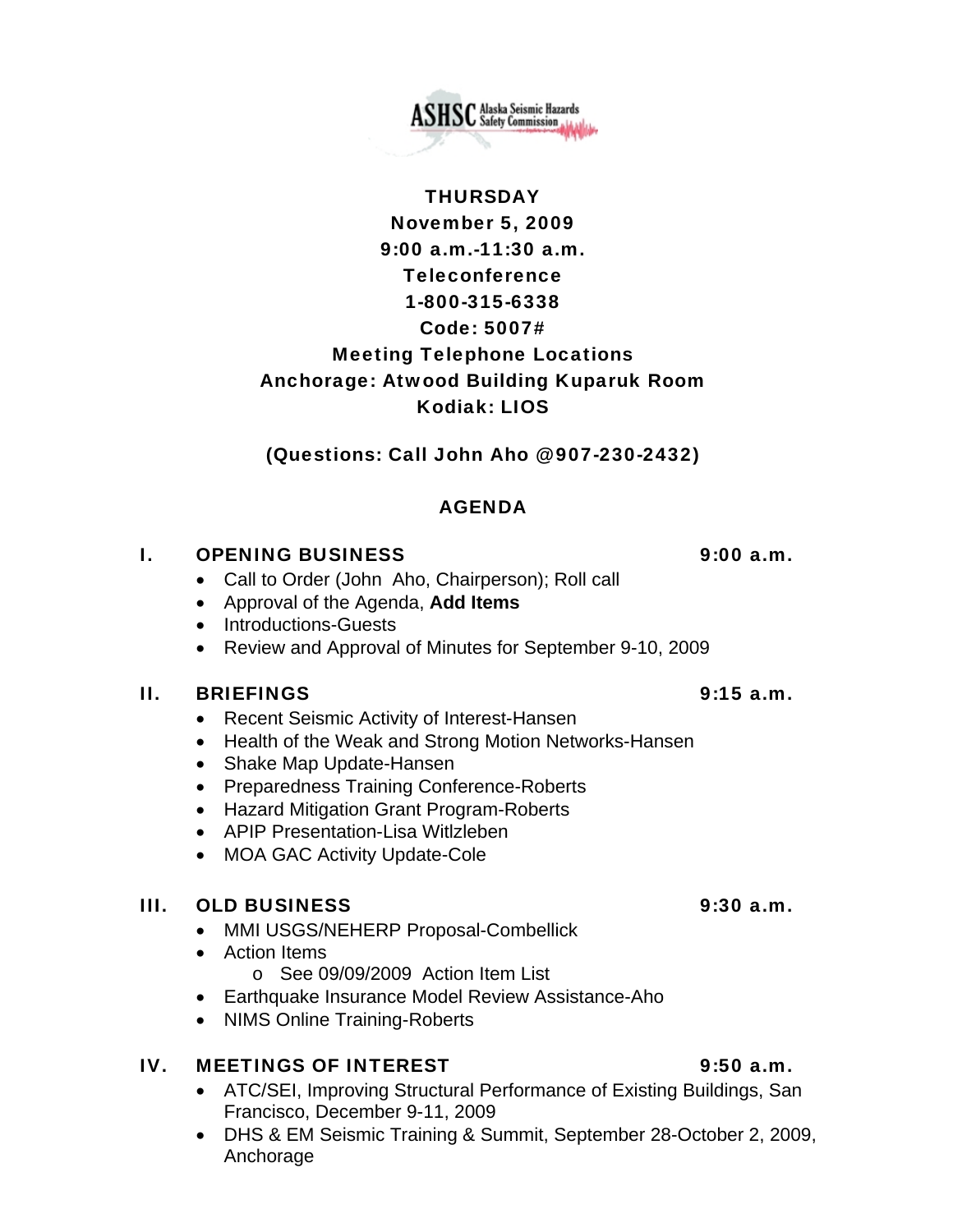

# November 5, 2009 (Continued)

- Earthquake Program Managers Meeting, Boston
- American Geophysical Union, San Francisco, December 14-18, 2009
- ANSS National Implementation Committee Meeting, Berkeley, November 4-6, 2009
- NTHNP Meeting, Pasadena, January 1, 2010
- Association of Engineering Geology, South Lake Tahoe
- IRIS Instrumentation, Palm Springs, November 10-12, 2009
- Earthscope, Snow Bird, Utah, October 7-8, 2009
- Geological Society of America, Annual Meeting, Portland, November 18- 21, 2009
- EERI Annual Meeting, February 3-6, 2010, San Francisco
- WSSPC Annual Meeting, July 10-13, 2010, Broomfield, CO
- 2009 National Conference on Community Preparedness, August 9-12, 2009, Alexandria, VA
- 2014 National Earthquake Engineering Conference-Anchorage

### V. CRITICAL DEADLINES 10:00 a.m.

- ASHHSC Report to WSSPC January 2010
- 2009 ASHSC Report to Legislature (Draft) December 15, 2009
- 2009 ASHSC Report to Legislature (Final) January 1, 2010

### VI. NEW BUSINESS 10:15 a.m.

- Future Briefings
	- o Mat-Su Prison Presentation
	- o MOA Emergency Operations Center Tour
	- o Monitoring of Large Earthquakes
	- o Utilities Risk Mitigation Approaches
	- o Alyeska Pipeline Seismic Instrumentation
	- o DOT Inventory of Bridges
	- o Gas Pipeline
	- o

### VII. REPORTS 10:30 a.m.

- Chairperson
	- $\circ$  3<sup>rd</sup> Quarter Ethics Report
- Committee Reports
	- o Insurance-Aho, White
	- Schools-Kelly
	- Earthquake Scenario-Combellick
	- Education & Outreach-Aho
	- Hazards Identification-Carver
	- Response, Recovery/Post EQ Planning-Roberts
	- Partnership-Aho